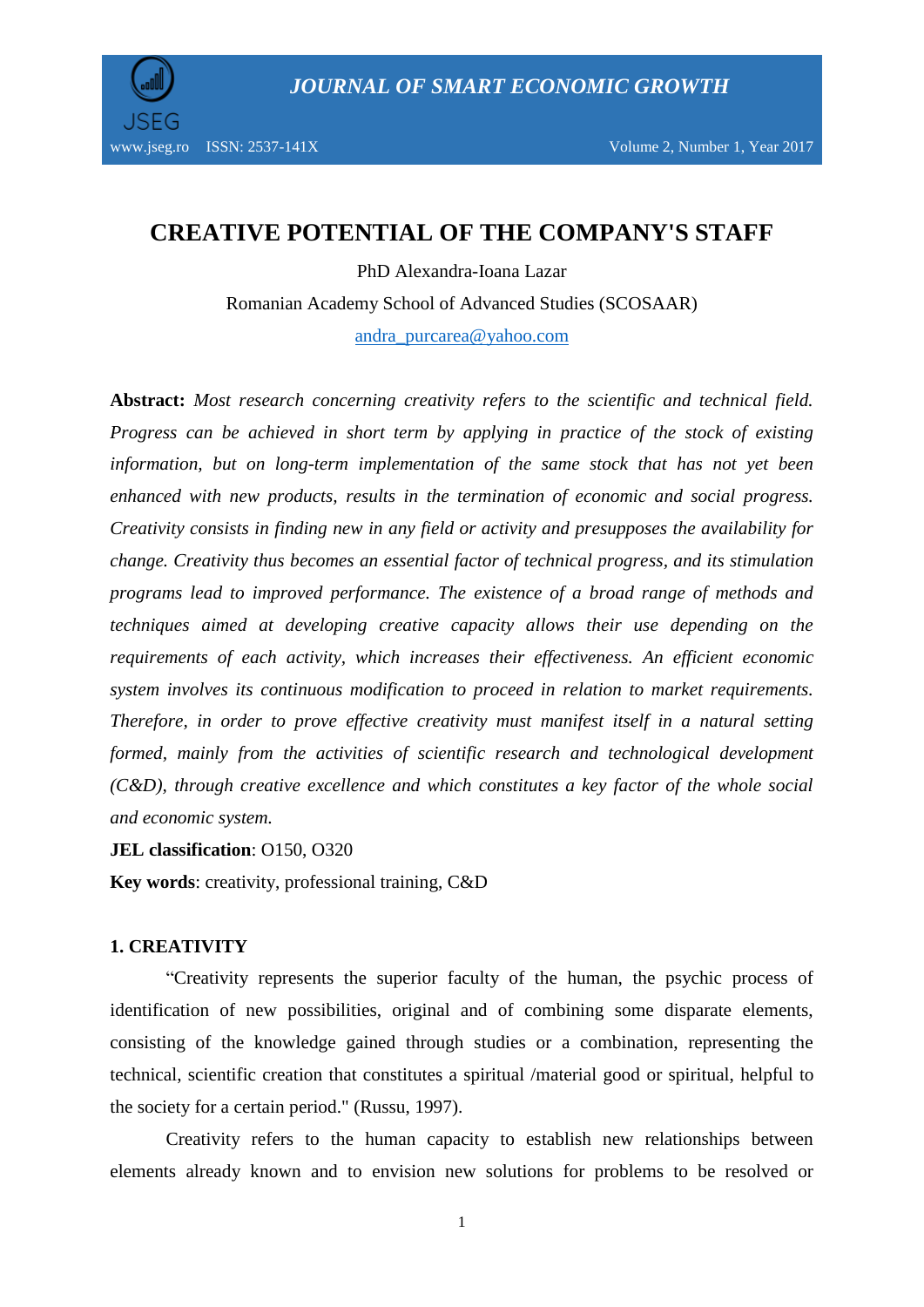

unresolved, and involves three stages: selection of information (identification of elements among which will establish new connections) connections (creativity techniques) and the development of the idea.

M. Stein defines the concept of creativity as a process in which a new result, useful or satisfying by a group in a certain period. (Stein, 1953).

B. Ghiselim shows two levels of creativity: the lower one (the development of the meanings existing fund and their application in new meanings) and a superior one (the restructuring fund, modification by introducing new meanings and the re-configuring of the existing ones). (Ghiselim, 1963).

Acad. M. Draganescu has in mind three creative processes: the based on structural heuristic (new combination of the existing structures); those based on the phenomenological heuristic (finding new meanings); the combination of the first two (leads to creation). (Draganescu, 1989).

The specific activity of human creative and of the intellectual component of it, as well as the quality of the progress process, will depend on the size of the trained human potential and of how to exploit it.

Identification of the most efficient ways to stimulate creativity involves knowing the factors that influence it:

- mental factors among whom subscribe the intellectuals (attitudinal) and nonintellectuals (motivated) - they were at first focused on intelligence, then on the analysis of the altitudinal and motivational factors, which ensured a more comprehensive explanation of the creativity and the probabilities of developing creative skills;
- social-cultural factors, educational, etc.;
- biological factors age they determine changes in the creative capacity, and sex between the creative potentiate of men and women no differences were found, if we refer to the same category of age.

In respect of the creative process, there are identified four stages of its manifestation:

 preparation - complex stage, and sometimes decisive for the success of the process, which includes the following sub-phases: problem identification; analysis of the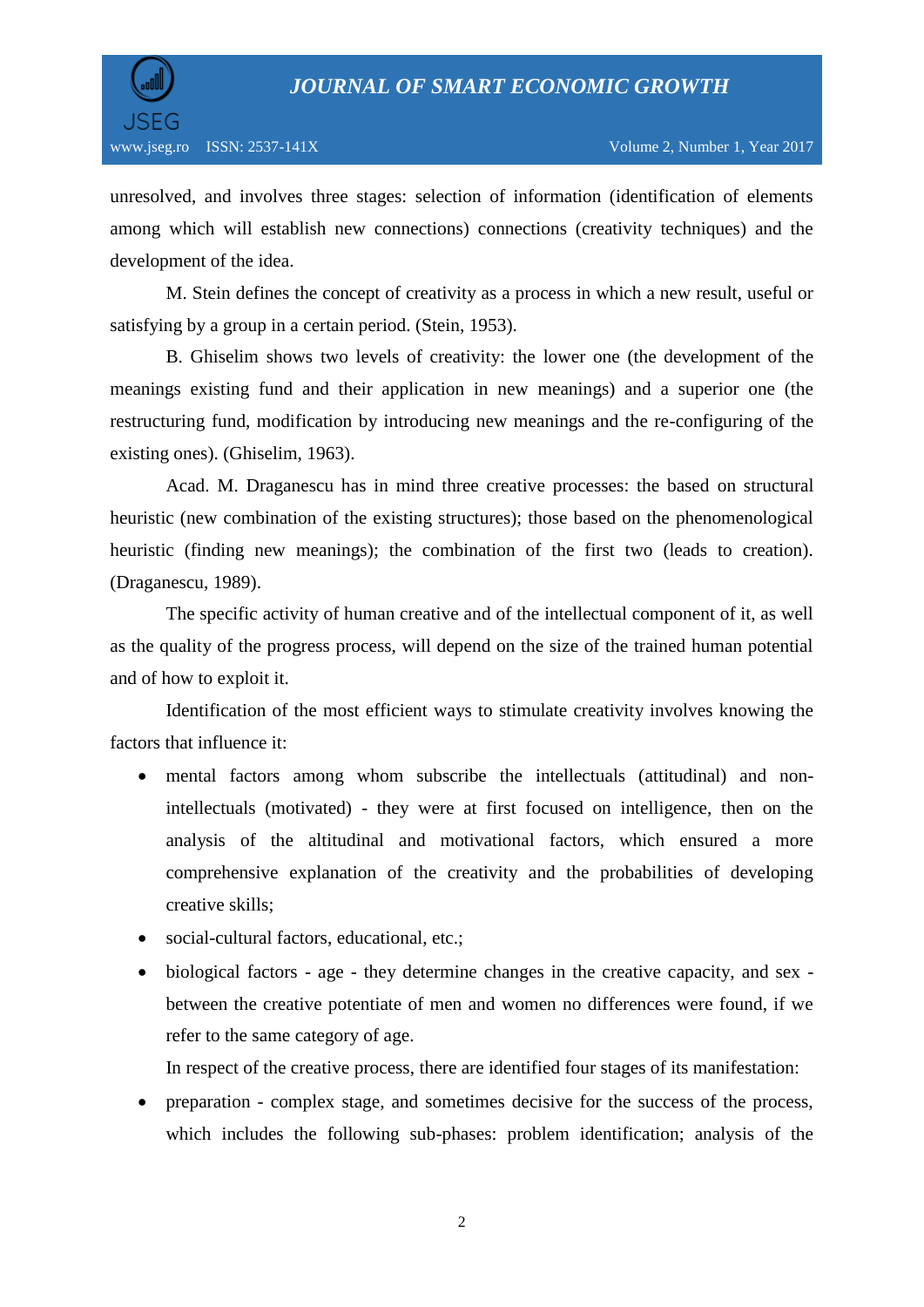

definition; the accumulation of material information; the formulation of preliminary hypotheses, attempt to restructure the material, drawing the first solutions;

- incubation the waiting stage where the person seems relaxed, ready for spacing out from the problem and lies in its design and in its projection from the awareness into the pre-awareness in which the combinatory activity occurs;
- illumination the central stage in creation that can occur anywhere and anytime in combining the distance elements of projecting the resulting combinations;
- achievement stage where he returns to reality, and the creator wants a concrete means of communicating the results of his creation.

The analysis of the stages of the creative process reveals that it can operate using appropriate methods and techniques. The identification of the modalities of action requires but knowing the personality of the personality characteristics of the creator, a conducive climate for the creative manifestation.

For the creative potential research and early diagnosis of people with creative skills to develop necessary skills through education were outlined a series of methods and research techniques and fostering creativity.

## **2. METHODS OF STIMULATING CREATIVITY**

The managerial ability constitutes the creative potential of the manager through which it contributes to the development and functioning of the enterprise. The creative side of the managerial activity is manifested by promoting the new, through the adoption of the innovative strategies. The purpose of this communication there should be considered: the need, the desire, the will and the tendency of the creator. (Nicolescu, 1992).

Creativity requires the existence of a psychic and intellectual basis without which there cannot occur, and there can be stimulated and developed through appropriate measures. Thus many methods have been developed for the enhance of the individual and group creativity, their knowledge being indispensable for the effective leadership.

*Biographical method* - is to analyze the life and activities of famous creators, made on the basis of biographical material available and its reference to the periods in which they lived. Information processing enables outlining conclusions with regard to the authors '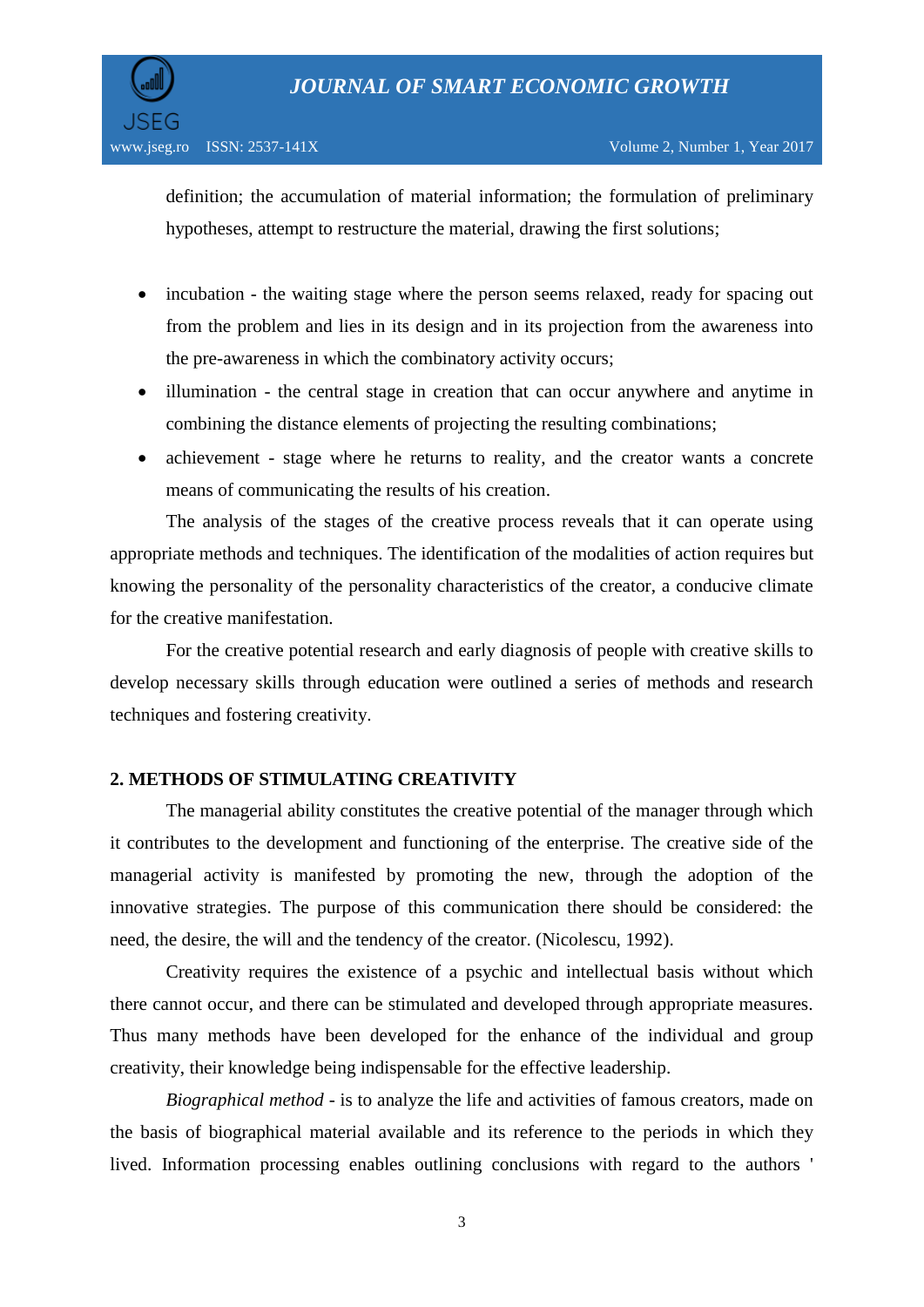

personality, family environment, the way they have been created, the facilities that they have enjoyed, etc. From this method, three other were also developed: the method of the analysis of the individual and group biographic data (refers to the study of the lives of the famous creators who left an archive rich with information relating to their lives), statistical and biographical survey (highlighting common features several game developers based on the statistical processing of information from the results of their biographies) isometric method (use of the biographical data of the creative personalities of the past of their creative skills assessment).

*Assessment houses* - refer to the use of the appropriate tools, knowledge and evaluation techniques (tests of intelligence and creativity, and observations, questionnaires, etc.) to a few dozen people, who live together in a house, for a couple of days, along with several people from different fields of evolution and some psychologists specialized in evaluation techniques. The program of the group of people comprises a formally part (methods and techniques mentioned above apply) and an informal part (discussion group, funny games, artistic manifestations, etc.). Based on the observations of psychologists, grades are awarded when subject to a factorial analysis.

*Tests of creativity* - their use allows emphasizing the lack of connection between the creative capacity of individuals being investigated and their level of intelligence. These tests are grouped in: word associations tests (detection of as many associates of a stimulus word); hidden figures (identification of simple figures in some complex, emphasizing the ability of perceptual); the use of unusual objects (imagining new possibilities of using unusual household objects, tools, composite); improvement of a product (adding new elements in order to make it more attractive); productive thinking tests (imagining the possible consequences of an improbable situations) etc.

*The method of the catalog* - refers to consultation of lists and catalogs of products that were getting an idea able to deceive other ideas for modification of the existing products.

*Brainstorming method* - developed by Alexander Osborne of the University of Buffalo in the early '50s, is the most known and used to stimulate creativity. It aims at getting new ideas, in a short time, in order to find the optimal solution. The method is based on four rules: imagination is encouraged, criticism is prohibited, taking over the ideas in order to turn them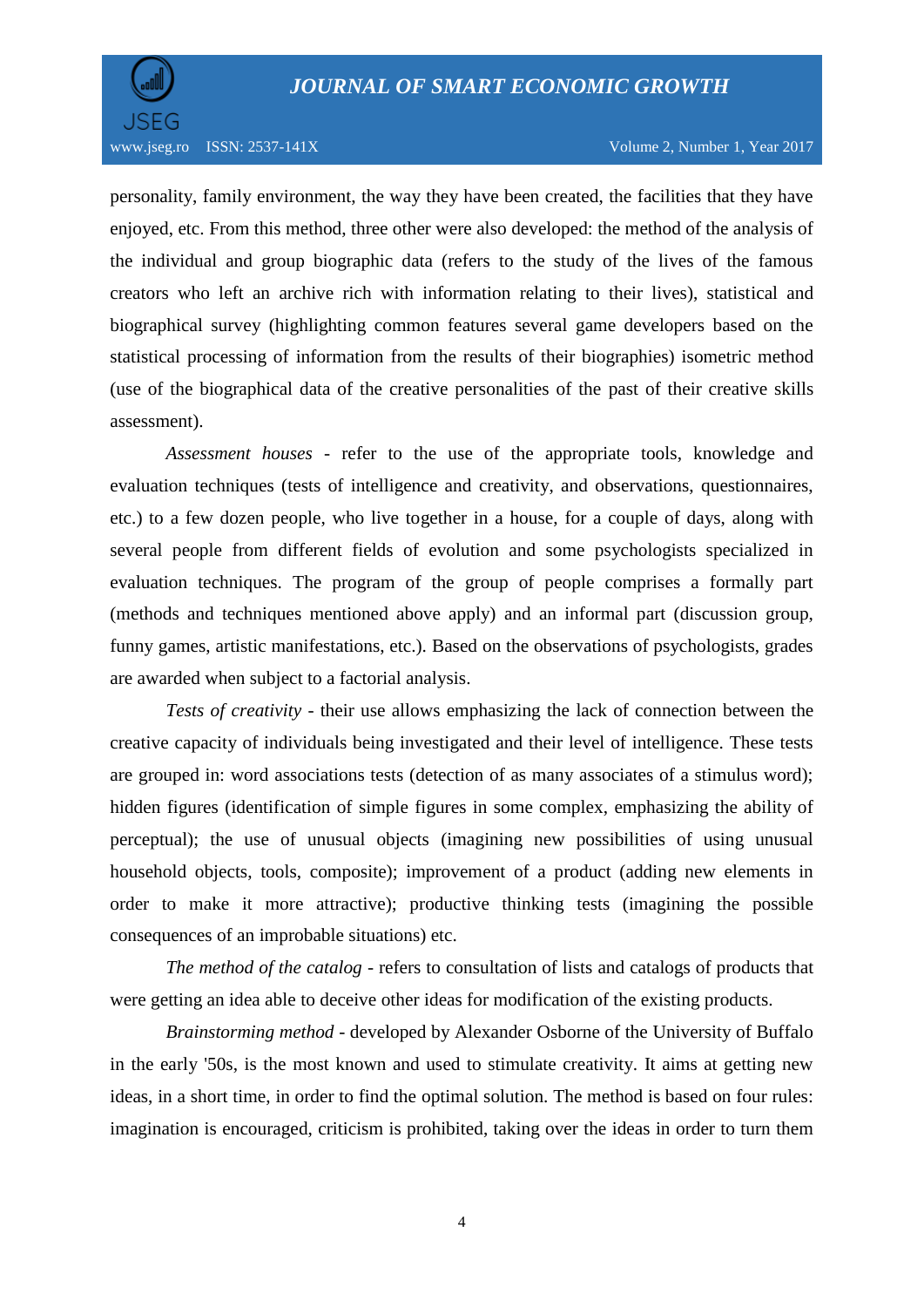

or enrich them, a boosting production of ideas is appreciated (the probability of finding solutions will be higher).

*Synectics* - this method allows enhancing the creative capacity and involves bringing together seemingly different items and explanations, solving a problem through awareness of a group of people with different professional experience. This method consists of an analytic phase (by transforming familiar elements into unfamiliar) and a stage of transforming the familiar elements into foreign ones (by reversing the order of substitution of the existing elements).

Combining the brainstorming and synthetic methods led to the emergence of a new approach to the concept of uniform methods of technical ingenuity - invention. The methodology of invention comprises two types of methods: the category consisting of the intuitive and the related methods with which it operates in invention, of the analytical methods.

*Input-output method* - this method involves the decomposition of a system into three parts (inputs, achieved processing and outputs) and the modification of one of the parties in terms of the constant keeping of the other two.

*Edison method* - trying a large number of experiments according to the rule - "trial error", by analogy with the attempts of research of T.A. Edison.

*Collective Card Method* - involves several stages: the establishment of a group of creativity (each member gets a checkbook to note their ideas for a month, in order to solve the problem); a recorded summary after a month (it takes into account the best idea); synthesizing ideas by the leader of the group; the result of the distribution group members; organization of the final debate for choosing the best ideas.

*Role games* - interpretation of roles by several people (researchers, customers, competitors, etc.) and tracking them by other people (observers), which have the task of establishing the relationship between spontaneous answers and the data of the problem you need to solve. This method is intended to highlight certain aspects of the matter which could not be identified through a rational analysis.

*The method of the provoked dream* - the method is based on the idea that in a daydream stages the operating models of logic thinking of the brain no longer operate.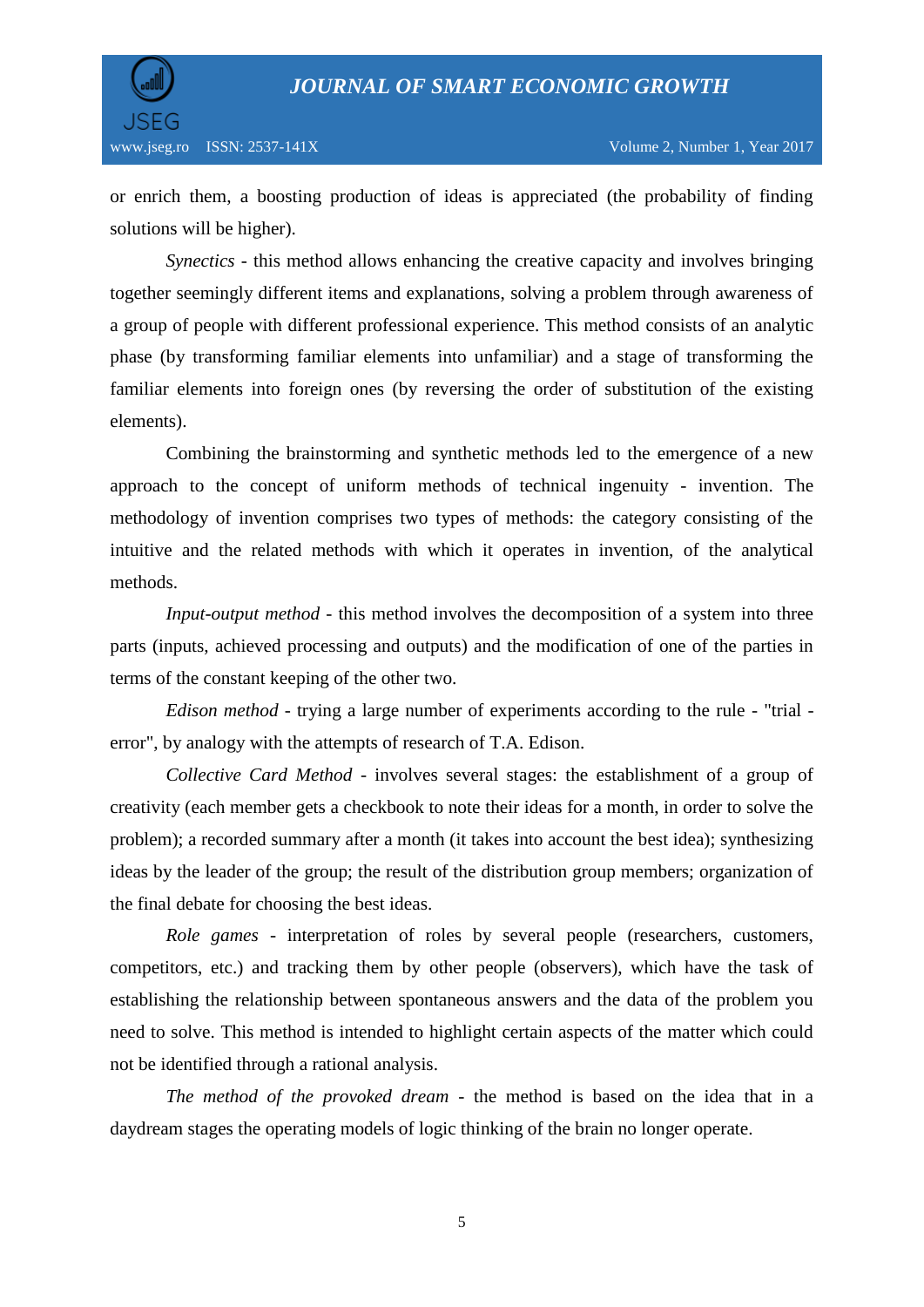

*Writing ideas during sleep (sleep-writing)* - is based on the same idea of using the stock information, for the purpose of formation of new connections. The method involves learning the basic data of the problem before going to bed, noting before falling asleep or upon awakening, any image in your mind and finding opportunities to use them.

*Delphi method*, developed by Helmer, O., and his collaborators, in 1964-1965, part of the research program of the Rand Corporation, California, supposes several stages. In the first stage of each member of the specialists is given a questionnaire to be filled in. The time frame for completion is established depending on the complexity of the problem. The answers will be processed and will determine a mean value by the experts. In the second step, this value is brought to the knowledge of the experts are asked to make a new estimate based on the results. The replies received in the second stage are processed, they can reach an average value. This procedure is repeated until a consensus of opinion is reached. It is recommended that the procedure should not overpass more than four stages. The method takes into account the communication mediated by the board of inquiry ensuring the anonymity of responses.

The development of a new solution are organized in the form of a program of research and design. Using the methods of stimulating creativity techniques will seek to define the practical solution. Its definition represents the act of creation. Once the solution has been defined, conceptual design (performance are established method), defining it, and auxiliary specific functions, quality parameters of these functions, quantitative profit, costs, etc. Also, it will keep account of the needs of the market clients and of the resource restrictions.

From the point of view of creativity, an interesting step is tracking the product in exploitation, being performed a "feedback loop". (Vișan, 2012).

The loop offers necessary information for the perfection and reaching a new invention. Invention means any real intellectual creation in an idea. Its novelty is after filing with the State Office for inventions and trademarks (Romania). In compliance with the legislative framework from Romania "a patent may be granted for any invention having as object a product or process, in all fields of technology, provided that it be new, involve an inventive step and be susceptible of industrial application<sup>"1</sup>. Therefore, the cases in which the invention is completely new inventions are rare, most having previous knowledge base from which some are novelty items.

 $\overline{\phantom{a}}$ 

 $1$  Law no 64/1991 (republished) regarding the invention brevets.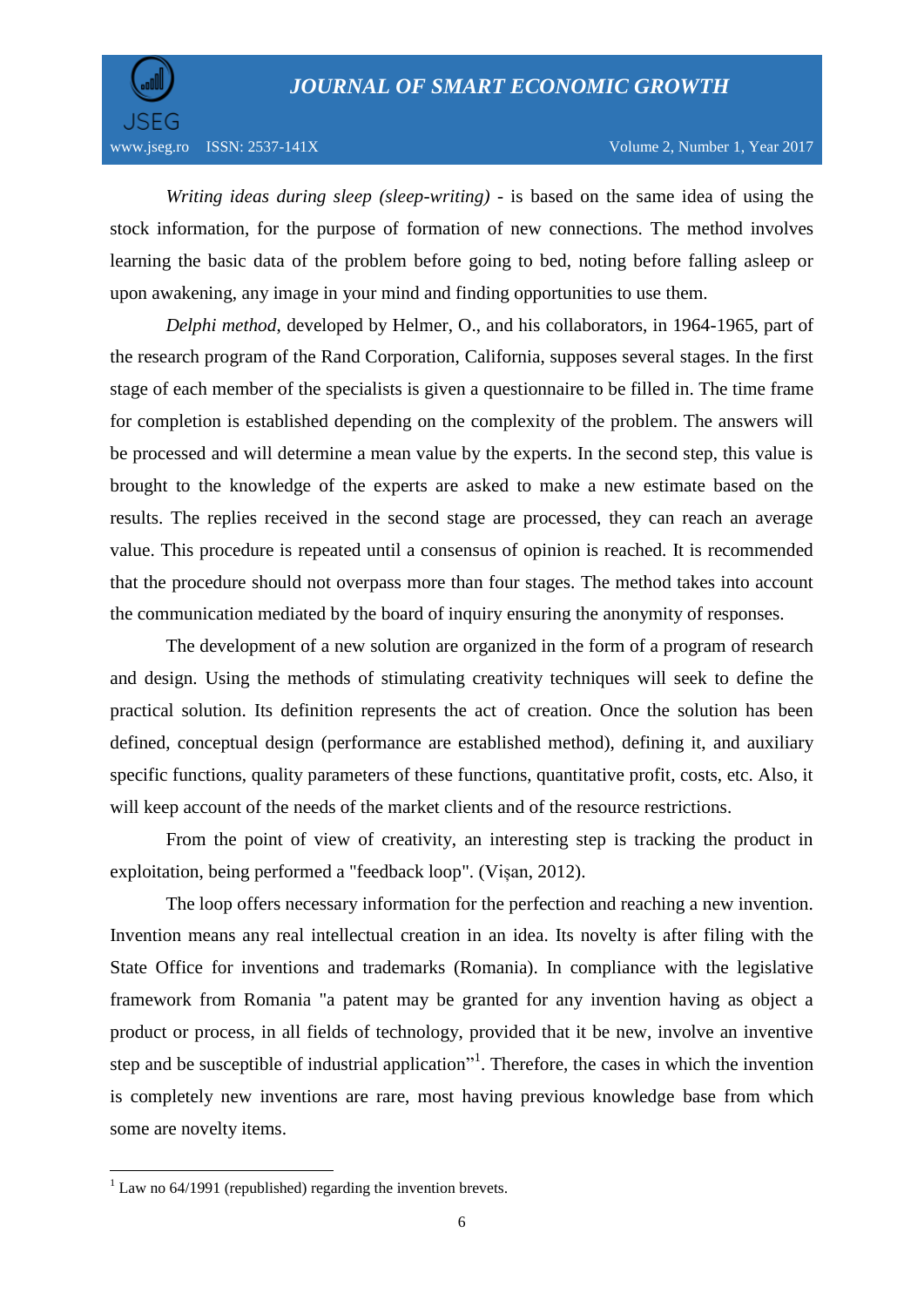

# **3. CORRELATION BETWEEN ENTERPRISES THAT ENSURE THE CONTINUOUS PROFESSIONAL TRAINING COURSES AND THE TOTAL EXPENSES OF THE RESEARCH AND DEVELOPMENT OF THE ENTERPRISES SECTOR.**

The valuation of the creative potential can be achieved through training and professional improvement, financially sustained through appropriate techniques and methods of stimulation. Human resources, increasingly more complex acquires an increasing role in the enterprise, and getting, keeping, using, to require a new approach, outstanding efforts and a lot of creativity.

Skills are purchased and developed as employees gained experience, but there can be lost easily by their departure. It is extremely important that enterprises develop logic mechanisms for the creative management.

The study of creativity in the field of management focuses especially on the decisionmaking process, the solving of problems, using methods and techniques for stimulating creativity. (Androniceanu, 1998).

It must be stressed that a management that does not encourage the new can easily destroy an enterprise well situated, since braking the innovation is due to the difficulties of communication and information.

Hence the management needs to promote, stimulate and reward creative staff that contribute to achieving the objectives.

The innovative potential of the manager should be oriented towards the human resources training and advanced training to be able to develop creative activities.

Therefore, we are going to check the influence of a variable, namely the *Business enterprise R&D expenditure (BERD) by economic activity* on *Percentage of all enterprises providing CVT courses, by type of course and size class*, using a sample of 28 European countries, for the year  $2010^2$ .

<sup>&</sup>lt;sup>2</sup> The lack of the data did not allow a more detailed analysis.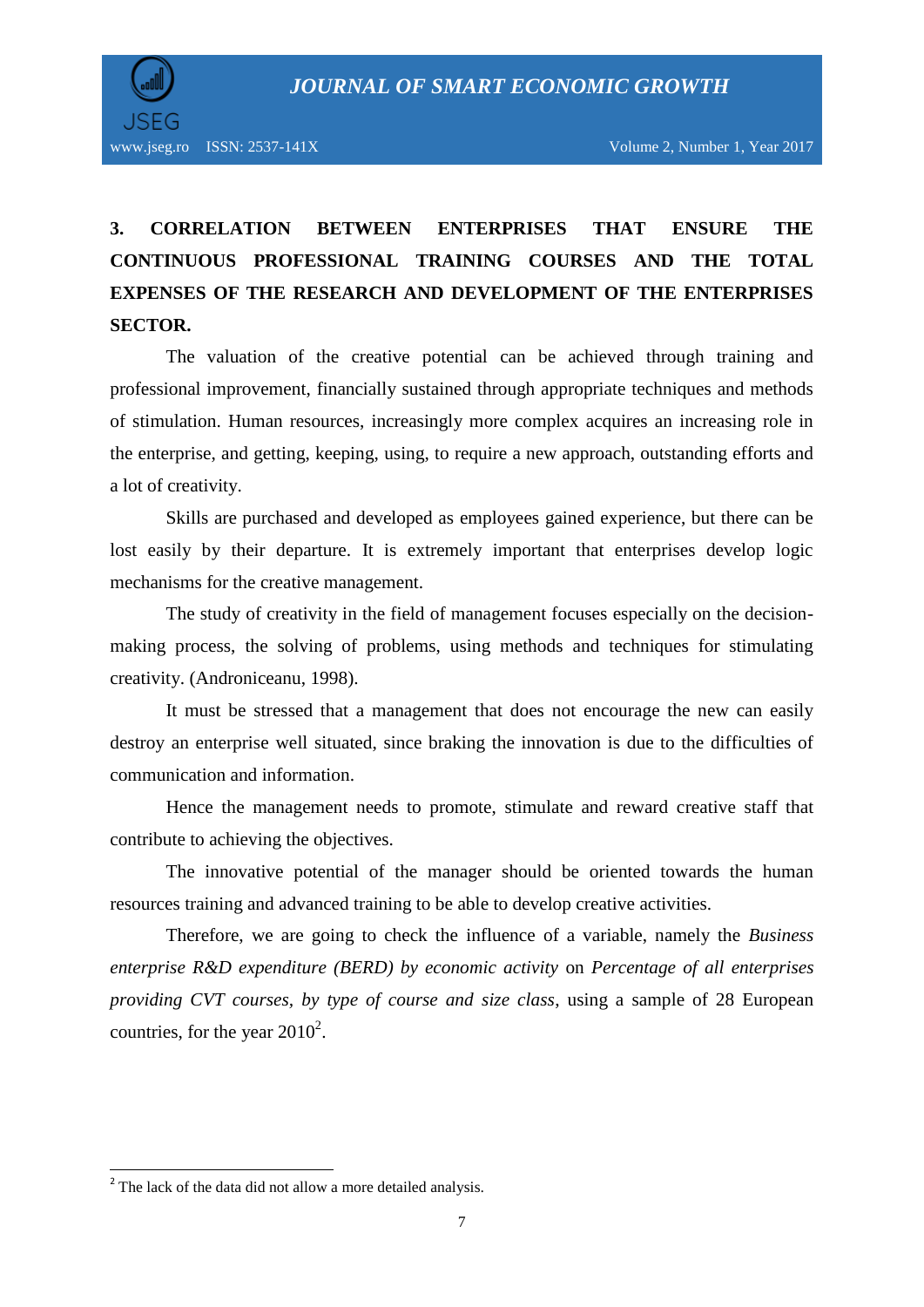

## **Table 1 - Expenditure with C&D enterprises providing CVT courses in some countries**

| Geo/Time       | <b>Business enterprise</b><br>R&D expenditure<br>(BERD) by economic<br>activity | Percentage of all<br>enterprises providing CVT<br>courses, by type of course<br>and size class |
|----------------|---------------------------------------------------------------------------------|------------------------------------------------------------------------------------------------|
| Belgium        | 463,8                                                                           | 72                                                                                             |
| Bulgaria       | 14,6                                                                            | 21                                                                                             |
| Czech Republic | 115,5                                                                           | 62                                                                                             |
| Denmark        | 859,1                                                                           | 76                                                                                             |
| Germany        | 573,7                                                                           | 61                                                                                             |
| Estonia        | 87,6                                                                            | 57                                                                                             |
| Greece         | 48                                                                              | 21                                                                                             |
| Spain          | 161,5                                                                           | 71                                                                                             |
| France         | 424,6                                                                           | 71                                                                                             |
| Croatia        | 34,3                                                                            | 50                                                                                             |
| Italy          | 178,7                                                                           | 47                                                                                             |
| Cyprus         | 18,1                                                                            | 48                                                                                             |
| Latvia         | 19                                                                              | 27                                                                                             |
| Lithuania      | 20,5                                                                            | 37                                                                                             |
| Luxembourg     | 796,7                                                                           | 65                                                                                             |
| Hungary        | 67,3                                                                            | 38                                                                                             |
| Malta          | 59,3                                                                            | 38                                                                                             |
| Netherlands    | 314,8                                                                           | 70                                                                                             |
| Austria        | 661                                                                             | 72                                                                                             |
| Poland         | 18,3                                                                            | 20                                                                                             |
| Portugal       | 119,8                                                                           | 44                                                                                             |
| Romania        | 10,8                                                                            | 16                                                                                             |

**of the EU, 2010**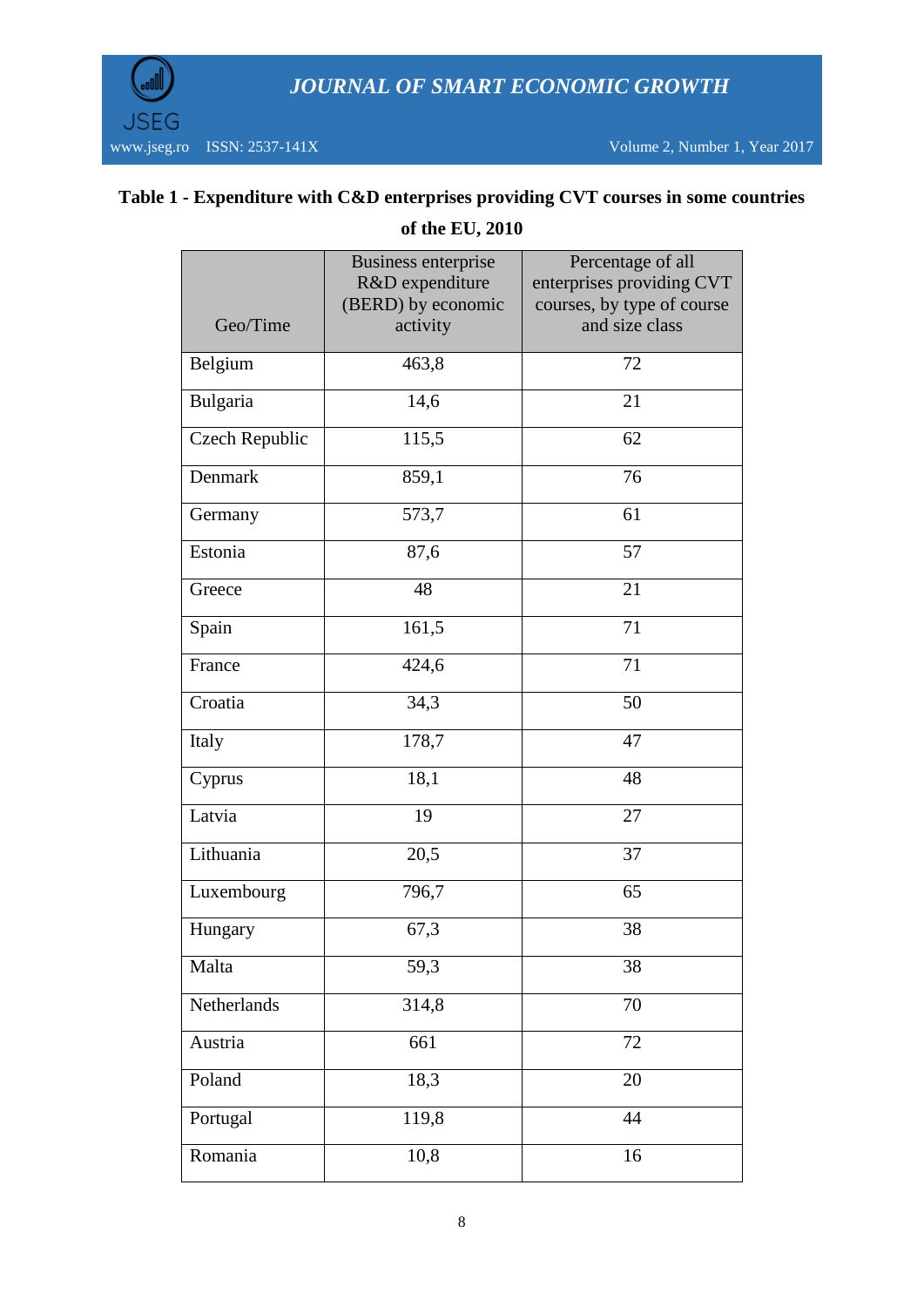

JSEG

www.jseg.ro ISSN: 2537-141X Volume 2, Number 1, Year 2017

| Slovenia              | 247,1 | 41 |
|-----------------------|-------|----|
| Slovakia              | 32,5  | 54 |
| Finland               | 907,1 | 67 |
| Sweden                | 873,6 | 76 |
| <b>United Kingdom</b> | 299,6 | 60 |
| Norway                | 563,4 | 90 |





Fig. 1 - The correlation between the expenditure on C&D and which provides enterprises with CVT courses (2010).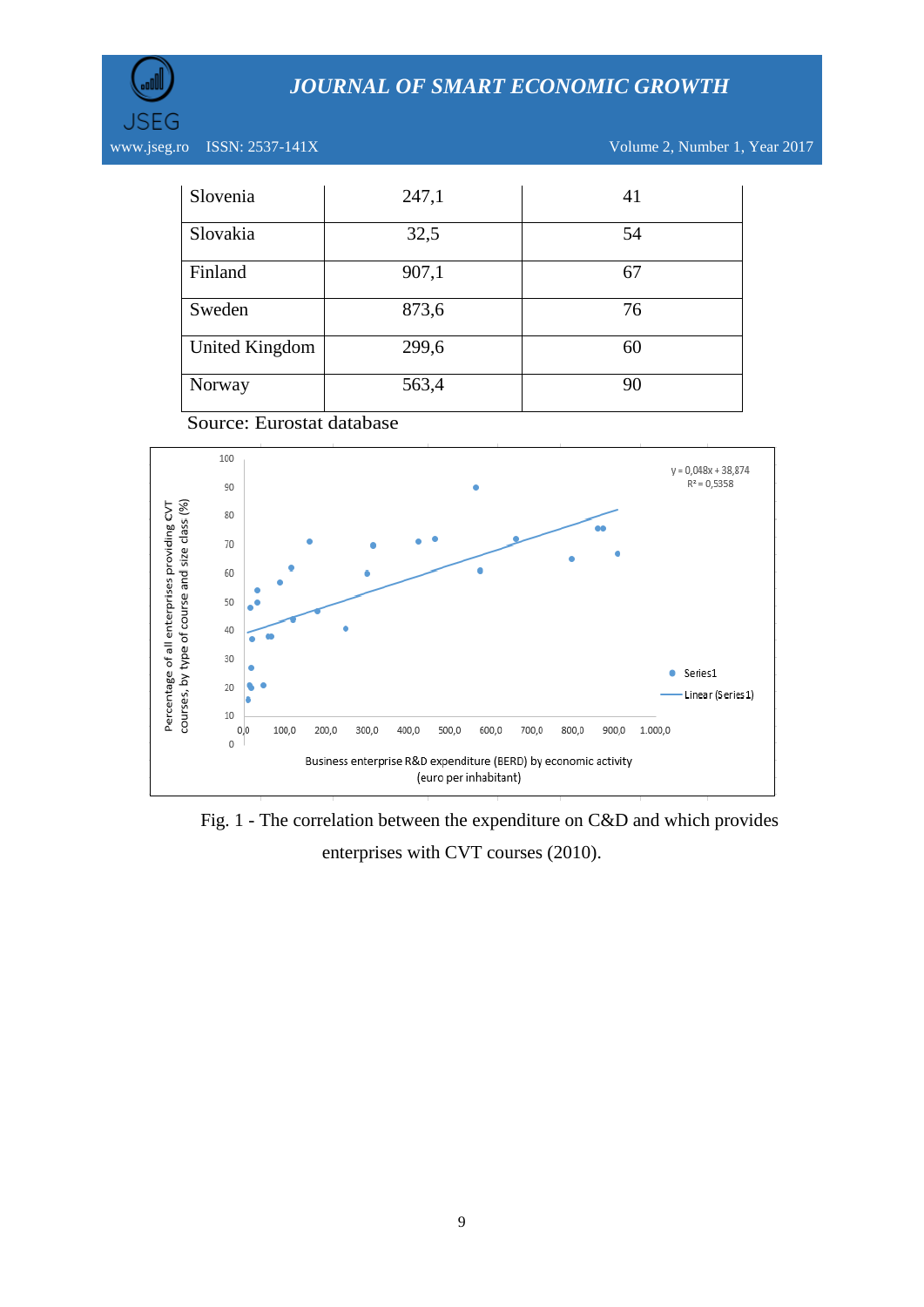

www.jseg.ro ISSN: 2537-141X Volume 2, Number 1, Year 2017

| <b>Regression Statistics</b> |              |                       |         |         |                |           |             |                    |
|------------------------------|--------------|-----------------------|---------|---------|----------------|-----------|-------------|--------------------|
| <b>Multiple R</b>            | 0,73         |                       |         |         |                |           |             |                    |
| R Square                     | 0,54         |                       |         |         |                |           |             |                    |
| Adjusted R Square            | 0,52         |                       |         |         |                |           |             |                    |
| <b>Standard Error</b>        | 13,90        |                       |         |         |                |           |             |                    |
| Observations                 | 28           |                       |         |         |                |           |             |                    |
| <b>ANOVA</b>                 |              |                       |         |         |                |           |             |                    |
|                              | df           | SS                    | МS      | F       | Significance F |           |             |                    |
| Regression                   |              | 5794,93               | 5794,93 | 30,01   | 0,00           |           |             |                    |
| Residual                     | 26           | 5019,93               | 193,07  |         |                |           |             |                    |
| Total                        | 27           | 10814.86              |         |         |                |           |             |                    |
|                              | Coefficients | <b>Standard Error</b> | t Stat  | P-value | Lower 95%      | Upper 95% | Lower 95,0% | <b>Upper 95,0%</b> |
| Intercept                    | 38,87        | 3,63                  | 10,72   | 0,00    | 31,42          | 46,33     | 31,42       | 46,33              |
| X Variable 1                 | 0.05         | 0,01                  | 5,48    | 0,00    | 0,03           | 0,07      | 0,03        | 0,07               |
|                              |              |                       |         |         |                |           |             |                    |
|                              |              |                       |         |         |                |           |             |                    |
|                              |              |                       |         |         |                |           |             |                    |

Fig. 2 – Summary output

In order to demonstrate this correlation we analyzed: homoscedasticity (White Test), normal distribution (Jarque - Bera Test) and assumptions relating to the stationary (Augmented Dickey-Fuller Test).

| Null Hypothesis: Y has a unit root<br>Exogenous: Constant<br>Lag Length: 0 (Automatic - based on SIC, maxlag=6)                                                                                                                             |                                                                                    |                                                                                                                                      |                                                        |                  |  |                                                                      |  |
|---------------------------------------------------------------------------------------------------------------------------------------------------------------------------------------------------------------------------------------------|------------------------------------------------------------------------------------|--------------------------------------------------------------------------------------------------------------------------------------|--------------------------------------------------------|------------------|--|----------------------------------------------------------------------|--|
|                                                                                                                                                                                                                                             |                                                                                    |                                                                                                                                      | t-Statistic                                            | Prob."           |  |                                                                      |  |
| Augmented Dickey-Fuller test statistic<br>Test critical values:<br>1% level<br>5% level<br>10% level                                                                                                                                        |                                                                                    |                                                                                                                                      | -4.375058<br>$-3.699871$<br>$-2.976263$<br>$-2.627420$ | 0.0020           |  |                                                                      |  |
| *MacKinnon (1996) one-sided p-values.<br>Augmented Dickey-Fuller Test Equation<br>Dependent Variable: D(Y)<br>Method: Least Squares<br>Date: 02/08/17 Time: 21:31<br>Sample (adjusted): 2 28<br>Included observations: 27 after adjustments |                                                                                    |                                                                                                                                      |                                                        |                  |  |                                                                      |  |
| Variable                                                                                                                                                                                                                                    | Coefficient                                                                        | Std. Error                                                                                                                           | t-Statistic                                            | Prob             |  |                                                                      |  |
| $Y(-1)$<br>с                                                                                                                                                                                                                                | $-0.920665$<br>47.79107                                                            | 0.210435<br>11.46178                                                                                                                 | $-4.375058$<br>4.169602                                | 0.0002<br>0.0003 |  |                                                                      |  |
| R-squared<br>Adjusted R-squared<br>S.E. of regression<br>Sum squared resid<br>Log likelihood<br>F-statistic<br>Prob(F-statistic)                                                                                                            | 0433635<br>0.410980<br>20.36122<br>10364.48<br>$-118.6404$<br>19.14113<br>0.000188 | Mean dependent var<br>S.D. dependent var<br>Akaike info criterion<br>Schwarz criterion<br>Hannan-Quinn criter.<br>Durbin-Watson stat |                                                        |                  |  | 0.666667<br>26.53010<br>8.936328<br>9.032316<br>8.964871<br>1.628122 |  |

Fig.3 - Augmented Dickey-Fuller Test (ADF)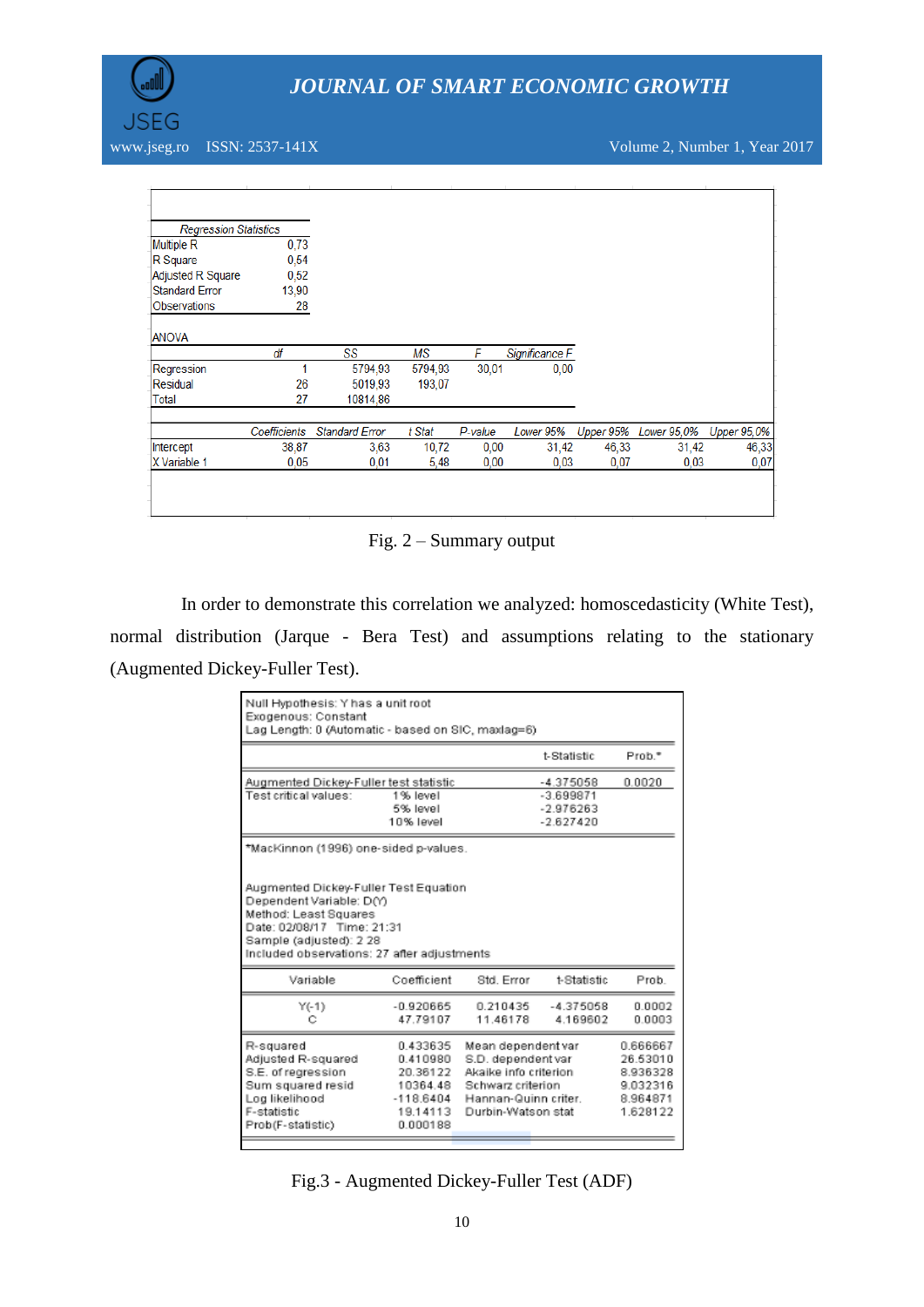www.jseg.ro ISSN: 2537-141X Volume 2, Number 1, Year 2017

| Heteroskedasticity Test: White                                                                                                                    |                                                                                        |                                                                                                                                      |                                     |                            |  |                                                                      |  |
|---------------------------------------------------------------------------------------------------------------------------------------------------|----------------------------------------------------------------------------------------|--------------------------------------------------------------------------------------------------------------------------------------|-------------------------------------|----------------------------|--|----------------------------------------------------------------------|--|
| F-statistic<br>Obs*R-squared<br>Scaled explained SS                                                                                               | 0.462709<br>0.999471<br>0.441563                                                       | Prob. F(2,25)<br>Prob. Chi-Square(2)<br>Prob. Chi-Square(2)                                                                          | 0.6349<br>0.6067<br>0.8019          |                            |  |                                                                      |  |
| Test Equation:<br>Dependent Variable: RESID^2<br>Method: Least Squares<br>Date: 02/08/17 Time: 23:11<br>Sample: 1 28<br>Included observations: 28 |                                                                                        |                                                                                                                                      |                                     |                            |  |                                                                      |  |
| Variable                                                                                                                                          | Coefficient                                                                            | Std. Error                                                                                                                           | t-Statistic                         | Prob.                      |  |                                                                      |  |
| Ĉ<br>X''2<br>X                                                                                                                                    | 213.3236<br>2.10E-05<br>$-0.131900$                                                    | 60.86045<br>0.000530<br>0.459109                                                                                                     | 3.505128<br>0.039666<br>$-0.287295$ | 0.0017<br>0.9687<br>0.7763 |  |                                                                      |  |
| R-squared<br>Adjusted R-squared<br>S.E. of regression<br>Sum squared resid<br>Log likelihood<br>F-statistic<br>Prob(F-statistic)                  | 0.035695<br>$-0.041449$<br>188.6108<br>889351.0<br>$-184.8549$<br>0.462709<br>0.634860 | Mean dependent var<br>S.D. dependent var<br>Akaike info criterion<br>Schwarz criterion<br>Hannan-Quinn criter.<br>Durbin-Watson stat |                                     |                            |  | 179.2831<br>184.8194<br>13.41821<br>13.56094<br>13.46184<br>1.928642 |  |

Fig. 4 - White Test



Fig.5 - Jarque –Bera Test

#### **RESULTS**

The logarithmic form correlation equation corresponds to  $y = 11$ , 4421n (x)-2.8587. This form reveals the way in which enterprises that ensure the continuous professional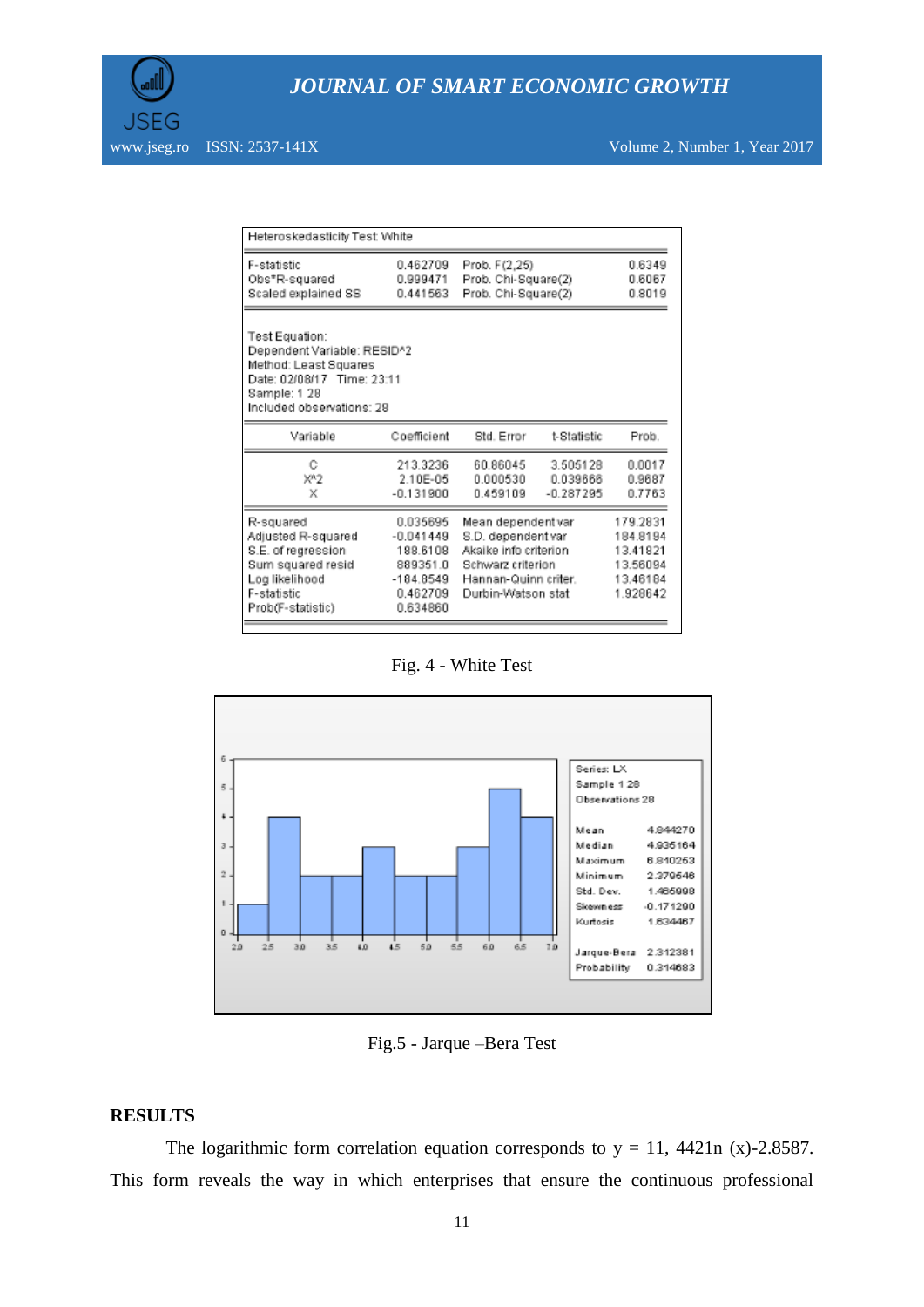

training (CVT) depend directly of the C&D correlation coefficient value (0.54) indicate a strong link between the two variables.

A possible explanation refers to the economic growth based largely on the support of the knowledge-based society, the objectives of the policy of C&D including the creation of optimal conditions for the development of the knowledge. In conclusion, we can speak of a significant correlation between the two variables.

### **CONCLUSIONS**

The new, no matter the form, presents a degree absolute originality in relation to what has been, until that time, human culture, science and technique.

Creativity involves finding new human faculty which represents advancement on all the levels of society is the essential factor of economic and social progress. This can be considered the ability of the intellect to work out ideas, models, etc. By educating the intellect, educating and stimulating creativity is achieved.

The essential condition for the existence of any enterprise is the creative process, which is why most companies focus on finding new ideas to materialize in products and services. Management practice shows us how these new ideas can be the result of individual or group on the basis of methods for stimulating the creativity of the staff.

The new economic context claims a technological level of competitiveness at which the company are often not able to proceed. One of the fundamental objectives of the companies if the efficiency growth, the realization being possible if the managers understand the necessity of adapting to change. Therefore, in this context, declamation is necessary to continue the process of change, in which the mission managers implement change. The central role has the capacity for creativity but for managers, employees to implement change by emphasizing the creative edge management.

The purpose of the activities developed within an enterprise should not be a squaring case, but one that would allow the creative potential of the staff to fully express.

In an enterprise there should be concerns regarding the improvement of the management, in particular, of a management plan creatively to have in mind the increased attention paid to the profession of manager creative, the raise of number of employees who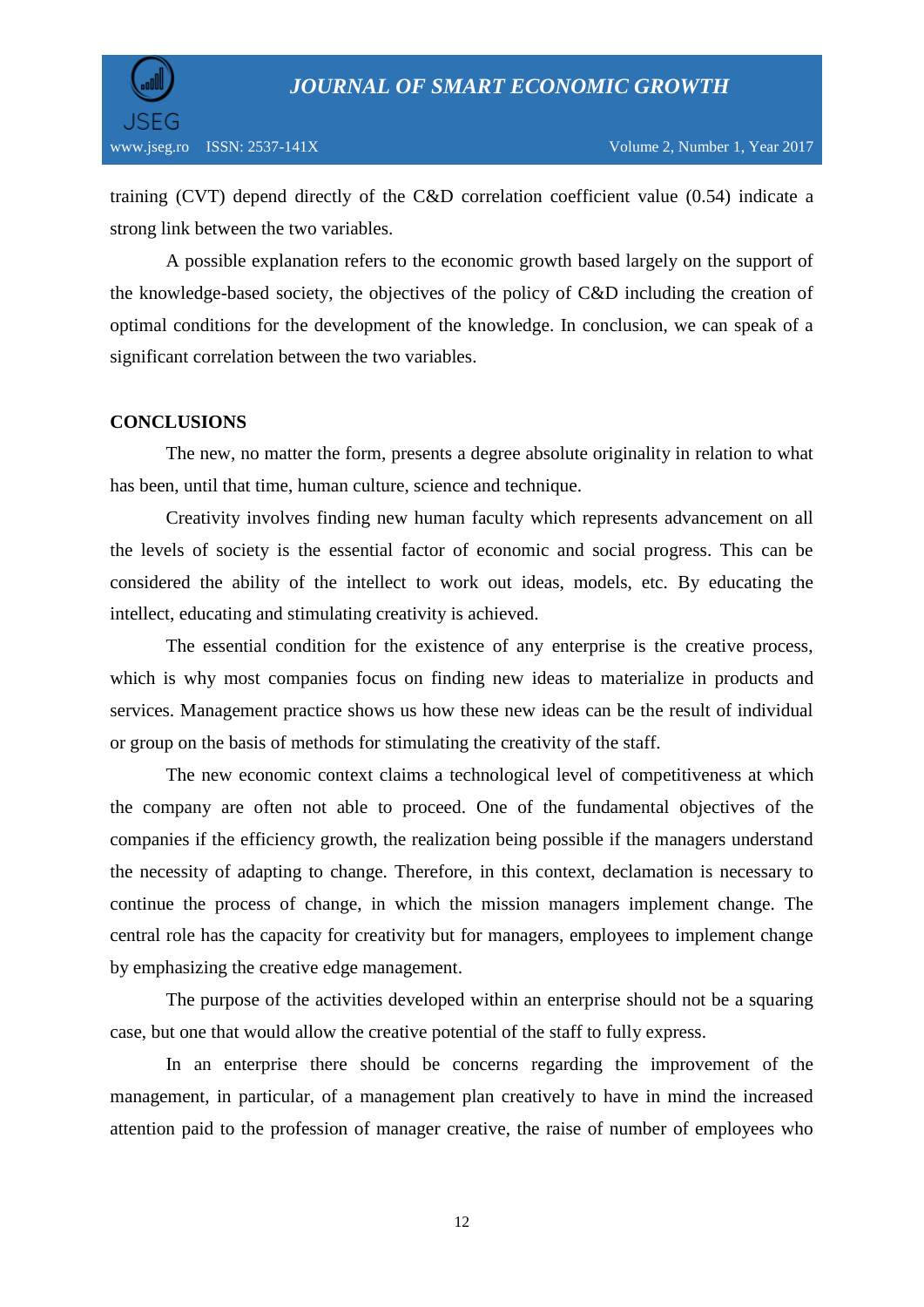

believe that its role should be as efficient as concerns for the shift from traditional methods of driving to some with a high degree of creativity.

Please specify that we do not support the use of strict methods of creativity. After our opinion, the Manager's position must be a creative one to consider the advantages and disadvantages, to choose that suitable resolution for their organization.

The company will have to include in the action plan the following:

- continuing professional training (CVT) of the staff measures to educate/training totally funded or at least partially to the enterprise (directly or indirectly);
- implementation of a creative, innovative management that has its management process to have a strong determination by using innovation methods for stimulating creativity.
- elaboration of strategies with creative, innovative, pronounced character; greater flexibility of the organizational structure

**CONFLICTS OF INTEREST AND PLAGIARISM:** The authors declare no conflict of interest and plagiarism

## **BIBLIOGRAPHY**

- 1. Androniceanu, A. (1988). *Managementul schimbărilor. Valorificarea potențialului creative al resurselor umane*, Bucharest, Editura All, 69.
- 2. Drăgănescu, M. (1989). *Inelul lumii material*, București, Ed. Științifică și Enciclopedică. 179-181.
- 3. Ghiselim, B. (1963). *Ultimate criteria for two levels of creativity in Scientific Creativity: its Recognition and Development,* New York, John Wiley&Sons.
- 4. Newell, A., Shaw, J.G., Simon, H.A (2008). *The Process of Creative Thinking,*  [http://www.rand.org/content/dam/rand/pubs/papers/2008/P1320.pdf.](http://www.rand.org/content/dam/rand/pubs/papers/2008/P1320.pdf)
- 5. Nicolescu, O., Georgescu, I., (1992). *Management și Marketing, Colecția Metode, Tehnici, Instrumente,* București, Tribuna Economică. 43.
- 6. Russu C. (1996). *Management*, București, Editura Expert. 187.
- 7. Stein, M.I (1953). *Creativity and Culture,* ORAȘUL, Journal of Psychology. p.311- 322.